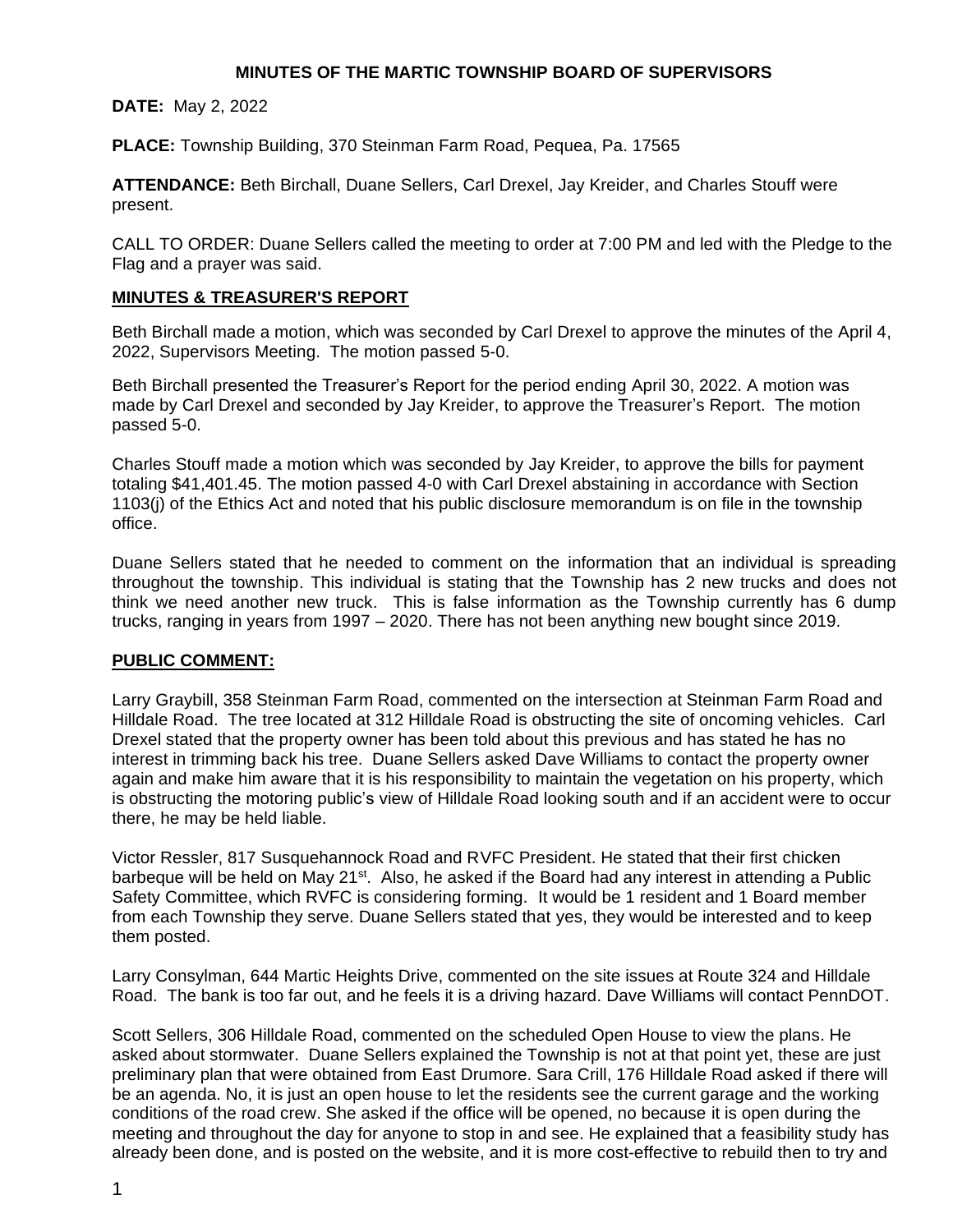renovate.

# **RAIL TRAIL:**

A motion was made by Beth Birchall and seconded by Carl Drexel, to add to the Agenda Trestle Bridge/Amtrak lines update. The motion passed 5-0.

Trestle Bridge update – Jenn Leibig with JD Eckman stated that they are trying to schedule with Amtrak a day to have them shut down their lines so that they can have the 100' beams delivered, which will use 2 large cranes, with a 3<sup>rd</sup> one requested. She has asked for a 3 day notice. Unfortunately, Amtrak has not been cooperative in scheduling the outage. JD Eckman needs at least 8 hours of shut-down time, to get the beans unloaded. Also, JD Eckman has preemptively shaved off the bank which is needed for the delivery. This ramp will then be incorporated into the design of the crossing for the trail. Comment was heard from Victor Ressler, time of day this will take place. Ms. Leibig stated anytime, day/night or over the weekend, whenever it can be done. Jim Hearn, 137 Hollow Woods Dr and Rail Trail Committee Chair, stated that if she needs help with Amtrak, he is willing to reach out to our state representative, Bryan Cutler, and Senator Scott Martin.

A motion was made by Duane Sellers and seconded by Beth Birchall to add to the Agenda Rail Trail update. The motion passed 5-0.

Jim Hearn stated that both he and Carl Drexel have met with Bryan Cutler. Mike Domain with the LC Planning Commission has told him that the MPO (Metropolitan Planning Organization) has elevated the rail trail to its highest priority. That means the County will be helping to get the trail open. Carl Drexel stated that the Highway Occupancy Permit (HOP) was sent back signed today.

## **DEPARTMENT REPORTS:**

**Road Department:** Dave Williams read the report for April.

Week of April 4th-Cut trees with tree cutter on Stump. Take delivery of pipe. Repair township garage roof. Road check. Clean rain gutters on township garage. Clean up township yard for mowing. Rake, seed, and mulch township lot where stump was removed. Clean loose stone off intersections on Tucquan Glen and Pencroft South. Blow leaves and open grates in Lakewood. Repair sideboard on T-90. Take T-04 to shop. Clean gutters on Douts Hill and Old Holtwood. Push fallen trees off right-of-way on New Village. Open pipe on Old Holtwood. Clean loose stone off Hilldale. Grease T-91. Take plows off T-91, T-06 and T-84. Check pipes and drains during rain event.

Week of April 10th-Pick up replacement knives for mowers. Get cold patch. Patch multiple roads. Repair curb on Hollow Woods. Clean loose stone off of Magnolia and Old Holtwood. Open water runoff on Pencroft North. Trim trees on township lot for lawn mowing. Cut trees with tree cutter on Stump for 2 days. Cut dead tree on Conservancy property on Ridge. Clean gutter on Stump. Put stone in gutter on Stump. Put modified in low shoulder area on Stump. Put stone in pipe outlet on Stump. Grease backhoe.

Week of April 17th-Check pipes and grates due to heavy rain forecast. Clean loose anti-skid off of intersections on multiple roads. Cut dead tree at park entrance. Spread modified on Clearview. Investigate complaint of damaged curb on Frogtown. Cut tree on road on Brady's Hill. Put stone in gutter on sections of Hilldale and Steinman Farm. Dig out and haul away stumps on Clark Hill. Wash T-90 and T-84 spreaders. Repair pressure washer. Post Pennsy for closure for tree cutting. Repair curb on Frogtown. Patch Rail Trail. Drag Rail Trail. Take spreaders off T-90 and T-84. Wash T-91 and T-07

Week of April 24th-Cut trees with tree cutter 2 days on Pennsy. Spread modified on Clearview. Service chipper. Put summer tires on T-90. Pressure wash winter tires from T-90 and put in storage. Meet with Western Star salesman. Put modified in low shoulder areas on Steinman Farm. Open pipe and clean gutters on Old Holtwood. Put modified in low shoulder on Old Holtwood